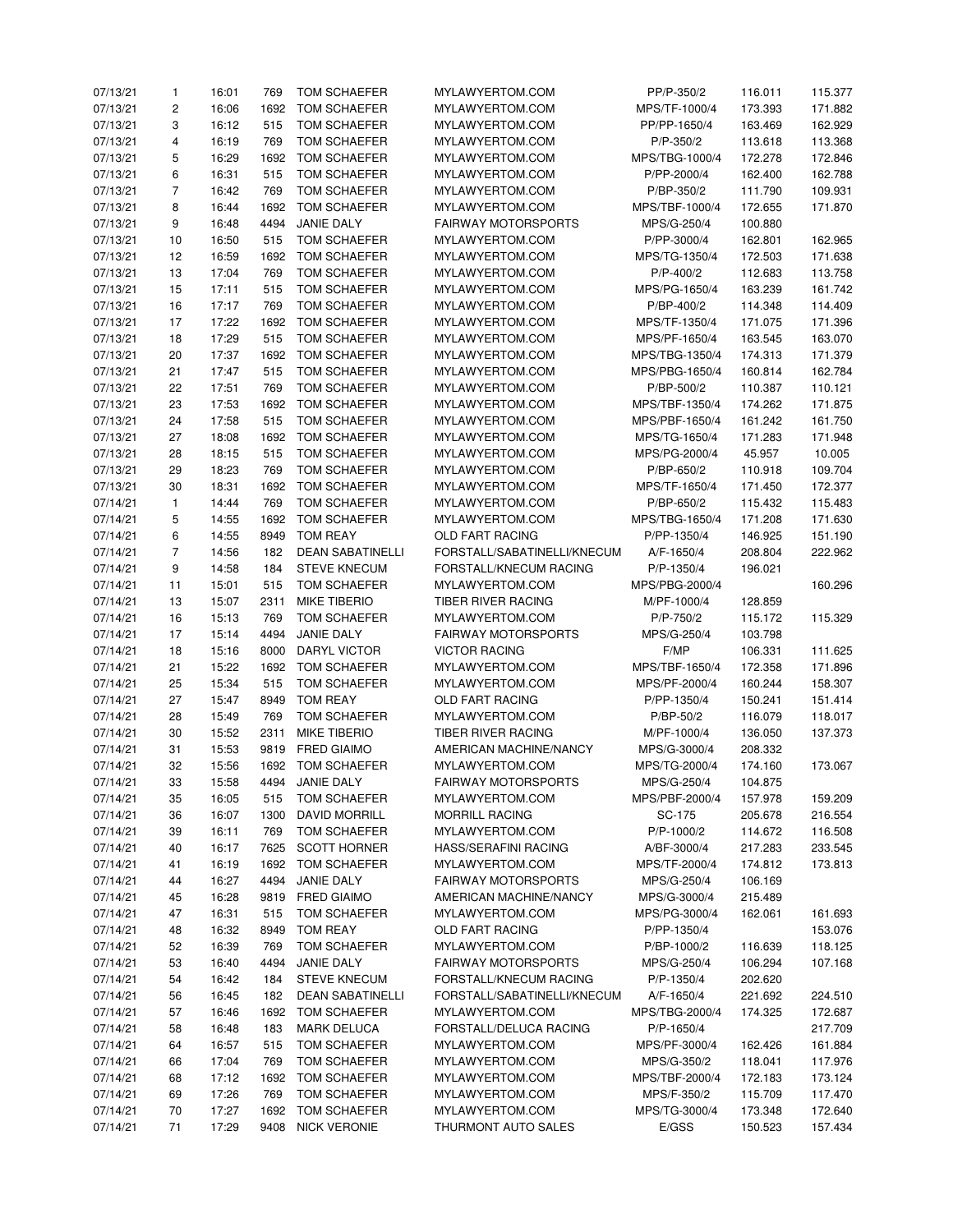| 07/14/21 | 72           | 7:47  | 769          | TOM SCHAEFER            | MYLAWYERTOM.COM            | MPS/BG-350/2      | 114.675 | 115.294 |
|----------|--------------|-------|--------------|-------------------------|----------------------------|-------------------|---------|---------|
| 07/15/21 | $\mathbf{1}$ | 10:48 | 9408         | <b>NICK VERONIE</b>     | THURMONT AUTO SALES        | D/GSS             | 148.564 | 155.240 |
| 07/15/21 | 8            | 11:09 | 8365         | <b>GREGORY LLOYD</b>    | LLOYD & LEVEQUE            | E/CPS             | 155.546 | 154.194 |
| 07/15/21 | 9            | 11:13 | 9408         | <b>NICK VERONIE</b>     | THURMONT AUTO SALES        | F/FSS             | 147.909 | 155.159 |
| 07/15/21 | 16           | 11:32 | 8949         | <b>TOM REAY</b>         | OLD FART RACING            | MPS/PF-1350/4     | 142.801 | 145.999 |
| 07/15/21 | 17           | 11:33 | 9408         | <b>NICK VERONIE</b>     | THURMONT AUTO SALES        | D/PRO             | 145.425 | 153.000 |
| 07/15/21 | 25           | 11:59 | 769          | TOM SCHAEFER            | MYLAWYERTOM.COM            | MPS/BF-350/2      | 110.046 | 107.313 |
| 07/15/21 | 27           | 12:03 | 9408         | <b>NICK VERONIE</b>     | THURMONT AUTO SALES        | D/PRO             | 146.927 | 154.266 |
| 07/15/21 | 31           | 12:11 | 1692         | TOM SCHAEFER            | MYLAWYERTOM.COM            | MPS/TF-3000/4     | 172.529 | 168.317 |
| 07/15/21 | 38           | 12:45 | 515          | TOM SCHAEFER            | MYLAWYERTOM.COM            | MPS/PBG-3000/4    | 57.268  | 60.287  |
| 07/15/21 | 40           | 12:48 | 105          | ED BLAKESLEE            | <b>BLAKESLEE RACING</b>    | D/GC              | 163.158 | 151.809 |
| 07/15/21 | 42           | 12:53 | 8150         | RON SAN GIOVANNI        | RONS HOBBY SHOP            | <b>XF/BGRMR</b>   | 190.708 | 207.046 |
| 07/15/21 | 43           | 12:55 | 8949         | TOM REAY                | OLD FART RACING            | MPS/PF-1350/4     | 144.472 | 147.299 |
| 07/15/21 | 44           | 12:56 | 769          | <b>TOM SCHAEFER</b>     | MYLAWYERTOM.COM            | MPS/G-400/2       |         | 110.026 |
|          |              |       |              |                         |                            |                   | 110.250 |         |
| 07/15/21 | 47           | 13:56 | 9408         | <b>NICK VERONIE</b>     | THURMONT AUTO SALES        | E/PRO             | 149.846 | 155.447 |
| 07/15/21 | 51           | 14:08 | 9408         | <b>NICK VERONIE</b>     | THURMONT AUTO SALES        | F/PRO             | 147.435 | 154.634 |
| 07/15/21 | 52           | 14:10 | 769          | TOM SCHAEFER            | MYLAWYERTOM.COM            | MPS/F-400/2       | 112.765 | 110.315 |
| 07/15/21 | 55           | 14:17 | 184          | <b>STEVE KNECUM</b>     | FORSTALL/KNECUM RACING     | P/P-1350/4        | 202.700 |         |
| 07/15/21 | 57           | 14:20 | 1692         | TOM SCHAEFER            | MYLAWYERTOM.COM            | MPS/TBG-3000/4    | 174.622 | 172.501 |
| 07/15/21 | 59           | 14:24 | 2988         | <b>BOB KESELOWSKI</b>   | <b>KESELOWSKI BROTHERS</b> | C/FCT             | 243.744 | 264.402 |
| 07/15/21 | 61           | 14:29 | 769          | TOM SCHAEFER            | MYLAWYERTOM.COM            | MPS/BG-400/2      | 111.332 | 112.871 |
| 07/15/21 | 71           | 15:02 | 1692         | TOM SCHAEFER            | MYLAWYERTOM.COM            | MPS/TBF-3000/4    | 173.791 | 172.109 |
| 07/15/21 | 73           | 15:06 | 216          | <b>JASON WHITE</b>      | TRAGEDY TO TRIUMPH         | A/FMS             | 182.466 | 146.971 |
| 07/15/21 | 78           | 15:16 | 343          | FRANK JOHN              | <b>FJ RACING</b>           | A2/EL             | 143.954 |         |
| 07/15/21 | 81           | 15:22 | 8949         | <b>TOM REAY</b>         | OLD FART RACING            | MPS/PF-1350/4     | 149.478 | 152.329 |
| 07/15/21 | 82           | 15:25 | 9114         | <b>STARBUCK ROBERTS</b> | <b>TEAM PREHISTORIC</b>    | PP/P-250/4        |         | 104.932 |
| 07/15/21 | 83           | 15:27 | 769          | <b>TOM SCHAEFER</b>     | MYLAWYERTOM.COM            | MPS/BF-400/2      | 112.218 | 112.154 |
| 07/15/21 | 85           | 15:32 | 271          | TOM CROMPTON            | <b>KRYPTON RACING</b>      | <b>MPS/CG-500</b> | 96.046  | 88.481  |
| 07/15/21 | 86           | 15:34 | 515          | TOM SCHAEFER            | MYLAWYERTOM.COM            | MPS/PBF-3000/4    | 148.617 | 156.703 |
| 07/15/21 | 87           | 15:43 | 9114         | <b>STARBUCK ROBERTS</b> | <b>TEAM PREHISTORIC</b>    | PP/P-250/4        |         | 105.149 |
| 07/15/21 | 89           | 15:47 | 271          | TOM CROMPTON            | <b>KRYPTON RACING</b>      | <b>MPS/CG-500</b> |         | 90.713  |
| 07/15/21 | 93           | 15:56 | 9114         | <b>STARBUCK ROBERTS</b> | <b>TEAM PREHISTORIC</b>    | PP/P-250/4        | 103.088 | 106.082 |
| 07/15/21 | 94           | 15:58 | 271          | TOM CROMPTON            | <b>KRYPTON RACING</b>      | <b>MPS/CG-500</b> |         | 93.687  |
| 07/15/21 | 95           | 15:59 | 769          | TOM SCHAEFER            | MYLAWYERTOM.COM            | MPS/G-500/2       | 113.151 | 112.700 |
| 07/15/21 | 96           | 16:01 | 9408         | <b>NICK VERONIE</b>     | THURMONT AUTO SALES        | F/BFSS            | 150.538 |         |
| 07/15/21 | 99           | 16:08 | 769          | TOM SCHAEFER            | MYLAWYERTOM.COM            | MPS/F-500/2       | 113.346 | 114.676 |
| 07/15/21 | 100          | 16:19 | $\mathbf{1}$ | TOM CROMPTON            | <b>KRYPTON RACING</b>      | T/O               | 27.659  | 27.974  |
| 07/15/21 | 101          | 16:21 | 769          | TOM SCHAEFER            | MYLAWYERTOM.COM            | MPS/BG-500/2      | 115.086 | 113.543 |
| 07/15/21 |              |       |              |                         | <b>FJ RACING</b>           |                   |         |         |
|          | 102          | 16:23 | 343          | <b>FRANK JOHN</b>       |                            | A2/EL             | 148.348 |         |
| 07/15/21 | 103          | 16:25 | 8000         | DARYL VICTOR            | <b>VICTOR RACING</b>       | E/MP              | 107.275 | 111.677 |
| 07/15/21 | 104          | 16:37 | 9408         | <b>NICK VERONIE</b>     | THURMONT AUTO SALES        | <b>F/BFSS</b>     | 151.270 |         |
| 07/15/21 | 105          | 16:39 | 8150         | RON SAN GIOVANNI        | RONS HOBBY SHOP            | <b>XF/BGRMR</b>   | 191.438 | 208.442 |
| 07/15/21 | 106          | 16:53 | 769          | <b>TOM SCHAEFER</b>     | MYLAWYERTOM.COM            | MPS/BF-500/2      | 115.178 | 116.351 |
| 07/15/21 | 109          | 17:00 |              | 9114 PAOLI ROBERTS      | <b>TEAM PREHISTORIC</b>    | PP/P-250/4        | 108.338 | 107.856 |
| 07/15/21 | 112          | 17:05 | 8949         | TOM REAY                | OLD FART RACING            | MPS/PF-1350/4     | 149.487 |         |
| 07/15/21 | 113          | 17:08 | 2988         | <b>BOB KESELOWSKI</b>   | <b>KESELOWSKI BROTHERS</b> | C/FCT             | 247.300 | 269.332 |
| 07/15/21 | 118          | 17:31 | 184          | <b>STEVE KNECUM</b>     | FORSTALL/KNECUM RACING     | P/P-1350/4        | 205.767 |         |
| 07/15/21 | 119          | 17:33 | 769          | TOM SCHAEFER            | MYLAWYERTOM.COM            | MPS/G-650/2       | 115.194 | 113.364 |
| 07/15/21 | 125          | 17:44 | 216          | <b>JASON WHITE</b>      | TRAGEDY TO TRIUMPH         | A/FMS             | 183.282 | 195.341 |
| 07/15/21 | 127          | 17:47 | 769          | TOM SCHAEFER            | MYLAWYERTOM.COM            | MPS/F-650/2       | 114.673 | 113.948 |
| 07/16/21 | 9            | 10:26 | 950          | <b>NORMAN MILLS</b>     | <b>MILLS RACING</b>        | M/PBG-500/4       | 65.795  |         |
| 07/16/21 | 14           | 10:41 | 9408         | <b>NICK VERONIE</b>     | THURMONT AUTO SALES        | F/BFSS            | 151.413 |         |
| 07/16/21 | 16           | 10:45 | 9114         | <b>STARBUCK ROBERTS</b> | <b>TEAM PREHISTORIC</b>    | PP/P-250/4        |         | 108.023 |
| 07/16/21 | 25           | 11:05 | 769          | TOM SCHAEFER            | MYLAWYERTOM.COM            | MPS/BG-650/2      | 113.986 | 115.835 |
| 07/16/21 | 30           | 11:13 | 1692         | TOM SCHAEFER            | MYLAWYERTOM.COM            | M/TBG-1000/4      | 166.682 | 171.430 |
| 07/16/21 | 41           | 14:05 | 769          | TOM SCHAEFER            | MYLAWYERTOM.COM            | MPS/BF-650/2      | 93.795  | 94.128  |
| 07/16/21 | 45           | 14:12 | 1692         | TOM SCHAEFER            | MYLAWYERTOM.COM            | M/TBF-1000/4      | 150.742 | 153.201 |
| 07/16/21 | 50           | 14:23 | 769          | TOM SCHAEFER            | MYLAWYERTOM.COM            | MPS/BG-750/2      | 94.477  | 93.838  |
| 07/16/21 | 52           | 14:29 | 769          | TOM SCHAEFER            | MYLAWYERTOM.COM            | MPS/BF-750/2      | 94.798  | 95.014  |
| 07/16/21 | 56           | 14:39 | 769          | TOM SCHAEFER            | MYLAWYERTOM.COM            | MPS/G-1000/2      |         | 96.044  |
| 07/16/21 | 57           | 14:40 | 8365         | <b>GREGORY LLOYD</b>    | LLOYD & LEVEQUE            | E/CPS             |         | 154.756 |
| 07/16/21 | 60           | 14:46 | 769          | TOM SCHAEFER            | MYLAWYERTOM.COM            | MPS/F-1000/2      |         | 98.059  |
| 07/16/21 | 64           | 14:55 | 1692         | TOM SCHAEFER            | MYLAWYERTOM.COM            | M/TG-1350/4       | 158.438 | 161.767 |
| 07/16/21 | 67           | 15:04 | 769          | TOM SCHAEFER            | MYLAWYERTOM.COM            | MPS/BG-1000/2     | 95.888  | 97.768  |
|          |              |       |              |                         |                            |                   |         |         |